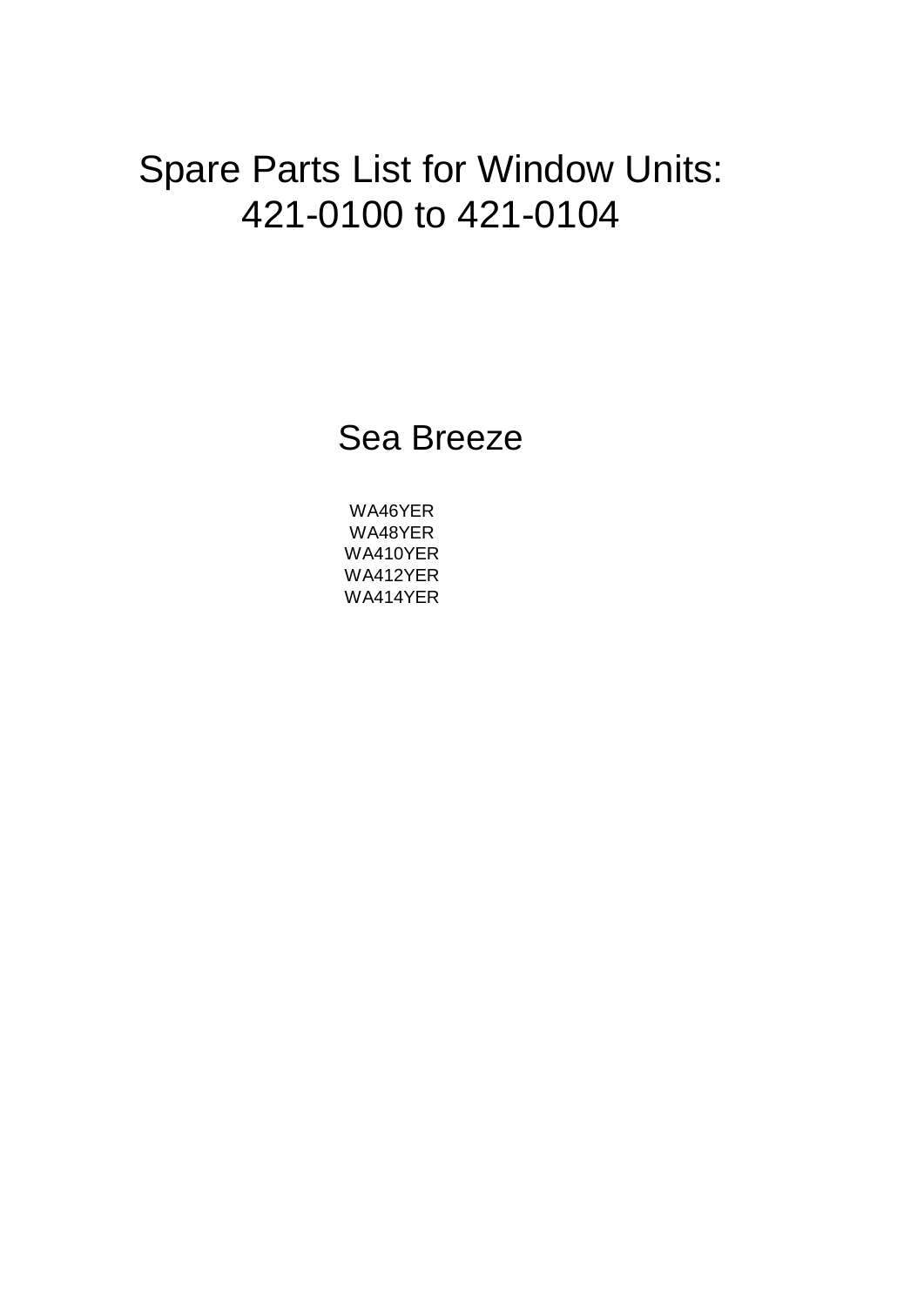#### **Exploded View - 421-0100 & 421-0101**



| No.            | <b>Part Name</b>                       | Quantity | <b>WA46YER</b> | <b>WA48YER</b> |
|----------------|----------------------------------------|----------|----------------|----------------|
| 1              | <b>Front Panel Assy</b>                | 1        | 20001473       | 20001765       |
| $\overline{2}$ | Air Intake Panel                       | 1        | 20001464       | 20001757       |
| 3              | <b>Filter Sub-Assy</b>                 | 1        | 11121011       | 11121227       |
| $\overline{4}$ | <b>Front Panel</b>                     | 1        | 20001463       | 20001732       |
| 5              | Air Guide Frame                        | 1        | 26111012       | 26111036       |
| $6\phantom{1}$ | Air Louver 1                           | 4        | 105111622      | 105111622      |
| 7              | Air Louver 2                           | 1        | 105111612      | 105111612      |
| 8              | Swing Lever                            | 1        | 10581017       | 10581157       |
| 9              | Membrane                               | 1        | 63061332       | 10581157       |
| 10             | <b>Electric Controller BoxSub Assy</b> | 1        | 2011114302     | 2011114302     |
| 11             | Evaporator Assy                        | 1        | 01001307       | 01100100043101 |
| 12             | Propeller Housing(lower)               | 1        | 12311637       | 120008000002   |
| 13             | Propeller Housing(mid)                 | 1        | 120008000004   | 120008000003   |
| 14             | Propeller Housing(upper)               | 1        | 120008000005   | 120008000001   |
| 15             | Centrifugal Fan                        | 1        | 10311211       | 10311211       |
| 16             | Air Flue Assy                          | 1        | 000011000032   | 00007200016    |
| 17             | Rear Clapboard                         | 1        | 20051015       | 20051026       |
| 18             | Fan Motor                              | 1        | 1501103616     | 1501105206     |
| 19             | Axial Flow Fan                         | 1        | 10331161       | 10331161       |
| 20             | Condenser Assy                         | 1        | 01101080       | 01101377       |
| 21             | Cabinet assy                           | 1        | 01431156       | 01451002P      |
| 22             | <b>Insatallation Assessories</b>       | 1        | 000007000002   | 000007000003   |
| 23             | Fixing Frame Assy of Curtain           | 1        | 22411017       | 22411025       |
| 24             | Top Guide Sub-assy                     | 1        | 01771008       | 01771031P      |
| 25             | <b>Remote Controller</b>               | 1        | 30510541       | 30510541       |
| 26             | Capillary Assy                         | 1        | 03001760       | 030006060154   |
| 27             | <b>Suction Tube</b>                    | 1        | 03621748       | 035006000801   |
| 28             | Discharge Tube                         | 1        | 035008000172   | 035008000431   |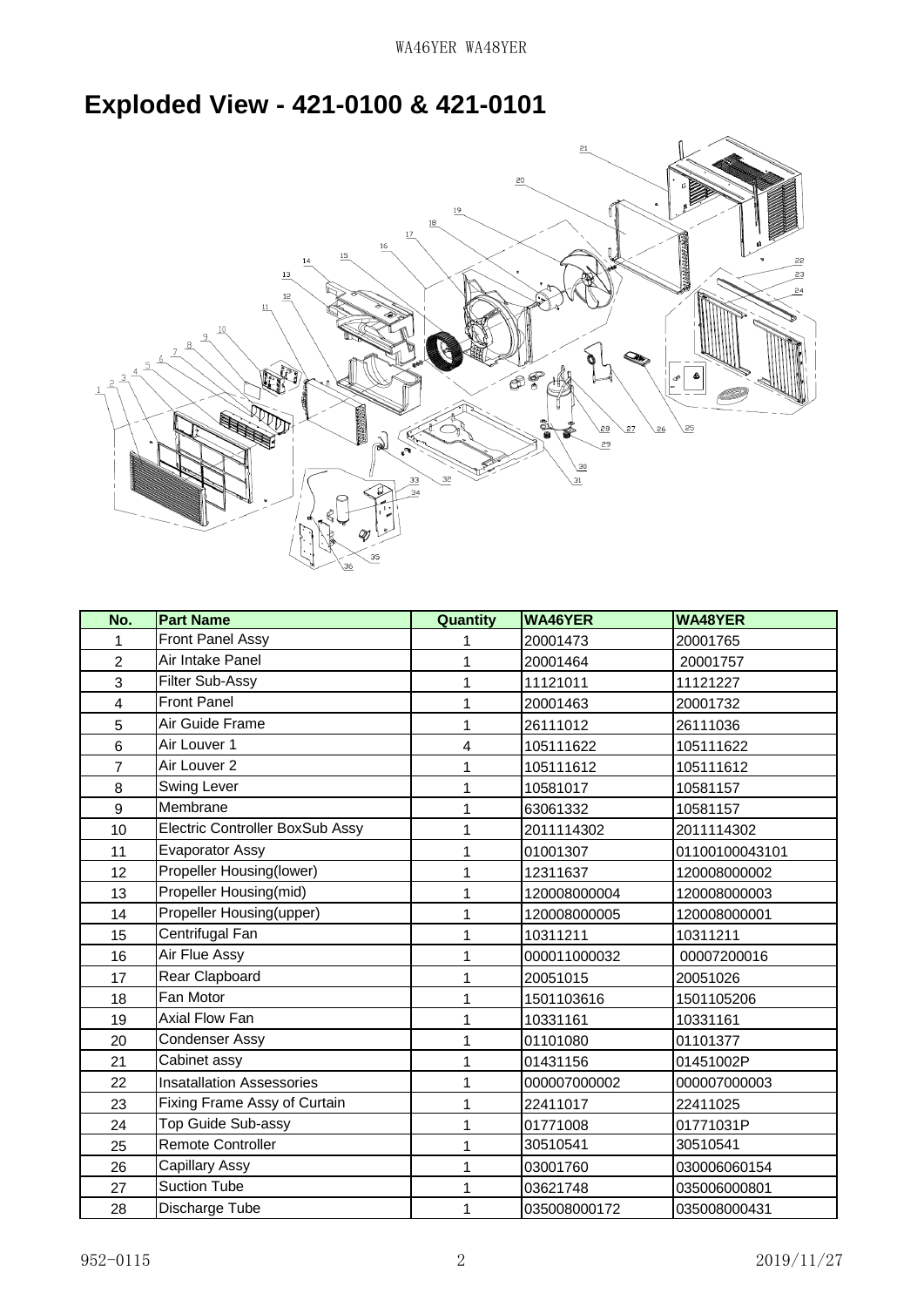#### WA46YER WA48YER

| 29 | Rubber grommet                        | 76710291      | 76710291     |
|----|---------------------------------------|---------------|--------------|
| 30 | Compressor and fittings               | 009001000142  | 009001000145 |
| 31 | Base Asm                              | 01201117      | 01201243     |
| 32 | <b>Power Cord</b>                     | 4002088701    | 4002088702   |
| 33 | Electric box assy                     | 1000020159505 | 100002001597 |
| 34 | Capacitor                             | 3302035220    | 3302035212   |
| 35 | Main Board                            | 300002000343  | 300002000343 |
| 36 | <b>Environment Temperature Sensor</b> | 390000451     | 390000451    |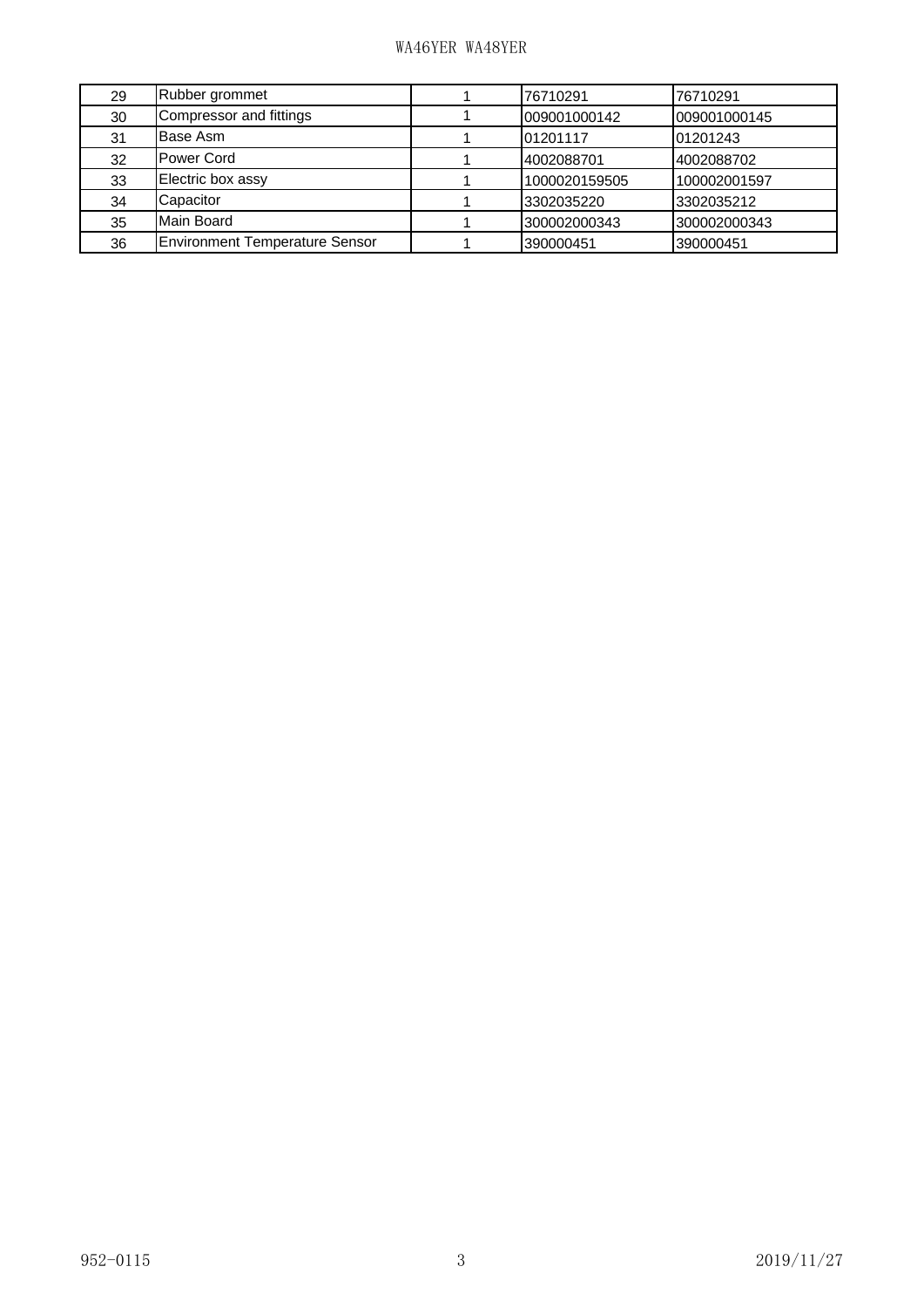### **Exploded View - 421-0102**



| No.            | <b>Part Name</b>               | Part No.     | <b>WA410YER</b> |
|----------------|--------------------------------|--------------|-----------------|
| 1              | Front Panel Assy               | 00800600010  |                 |
| $\overline{2}$ | Air intake Panel               | 20006400104  |                 |
| 3              | Filter Sub-Assy                | 11121047     |                 |
| 4              | <b>Front Case</b>              | 20000200028  |                 |
| 5              | Air Louver 2                   | 105111622    | 4               |
| 6              | Swing lever                    | 20003500026  |                 |
| $\overline{7}$ | Air Louver 1                   | 105111612    |                 |
| 8              | Membrane                       | 63061332     |                 |
| 9              | <b>LCD Cover</b>               | 2012107101   |                 |
| 10             | Display Board                  | 300001000104 |                 |
| 11             | <b>Evaporator Assy</b>         | 011001000303 |                 |
| 12             | Foam (water tray)              | 120001000013 |                 |
| 13             | Capillary Sub-Assy             | 030006000079 |                 |
| 14             | <b>Compressor Gasket</b>       | 76710302     | 3               |
| 15             | Compressor and fittings        | 00101433     |                 |
| 16             | <b>Inhalation Tube</b>         | 035006000192 |                 |
| 17             | <b>Overload Protector</b>      | 00181134     |                 |
| 18             | Discharge Tube                 | 035008000767 |                 |
| 19             | Foam (Propeller Housing)       | 120008000018 |                 |
| 20             | Foam (Propeller Housing cover) | 120000000067 |                 |
| 21             | Centrifugal fan                | 103003000013 |                 |
| 22             | Rear Clapboard                 | 200030000004 |                 |
| 23             | Fan Motor                      | 1501105007   |                 |
| 24             | Axial Flow Fan                 | 10331368     |                 |
| 25             | Motor Support Sub-Assy         | 017012000103 |                 |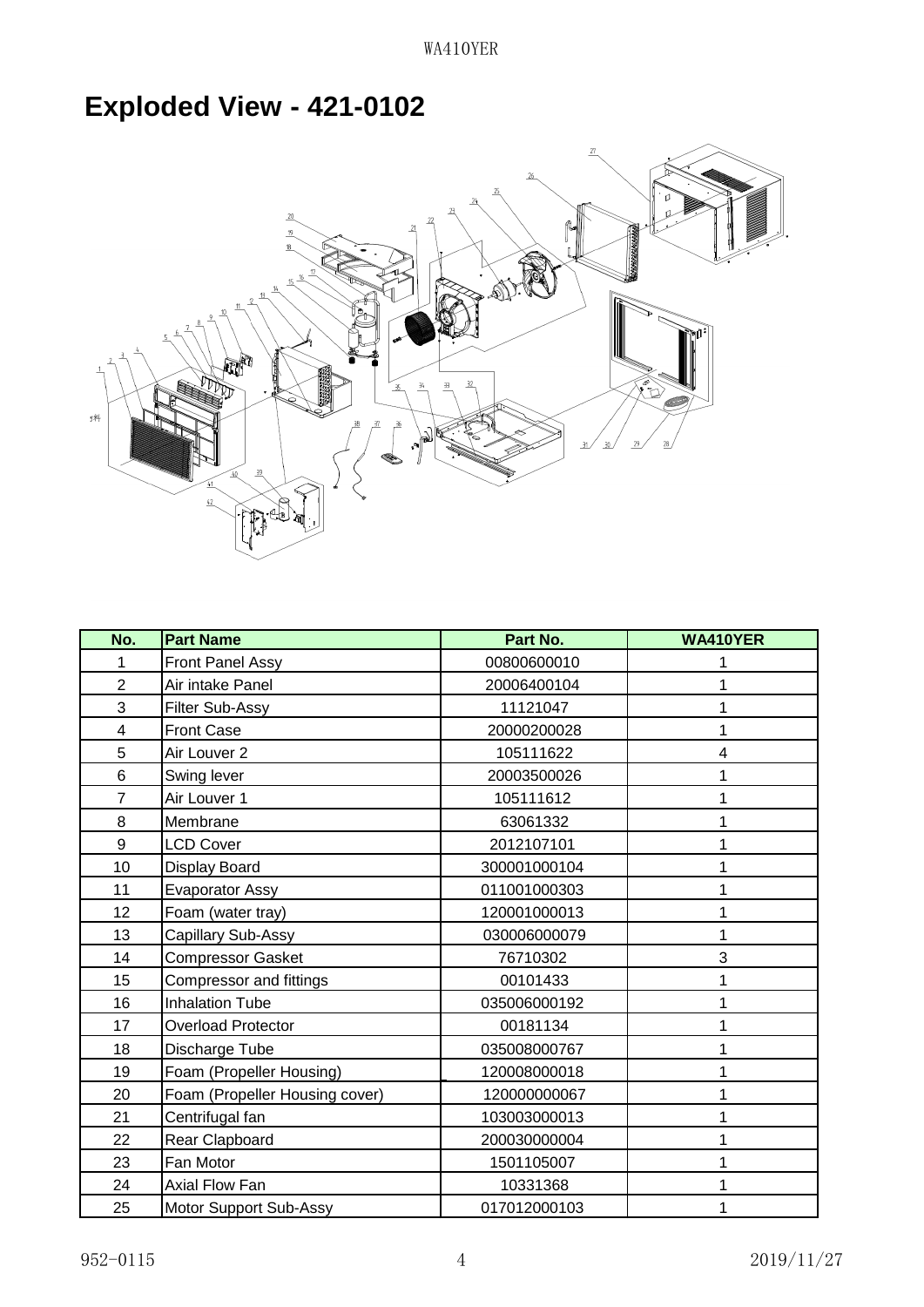| 26 | <b>Condenser Assy</b>       | 011002000392 |               |
|----|-----------------------------|--------------|---------------|
| 27 | <b>Cabinet Assy</b>         | 00000600006  |               |
| 28 | Curtain Assy                | 00000900001  |               |
| 29 | <b>Mounting Accessories</b> | 00000700003  |               |
| 30 | <b>Installation Clamp 1</b> | 01331017     | $\mathcal{P}$ |
| 31 | <b>Screw Accessories</b>    | 00000800001  |               |
| 32 | Chassis Sub-assy            | 01700000234  |               |
| 33 | Lower Guide                 | 01771033     |               |
| 34 | <b>Chassis Assy</b>         | 01700000234P |               |
| 35 | Power Cord                  | 4002088702   |               |
| 36 | <b>Remote Controller</b>    | 30510541     |               |
| 37 | <b>Tube Sensor</b>          | 390000598    |               |
| 38 | Ambient Temperature Sensor  | 390000451    |               |
| 39 | Transformer                 | 4311024703   |               |
| 40 | Capacitor CBB65             | 3302035212   |               |
| 41 | Main Board                  | 300002000406 |               |
| 42 | <b>Electric Box Assy</b>    | 100002001419 |               |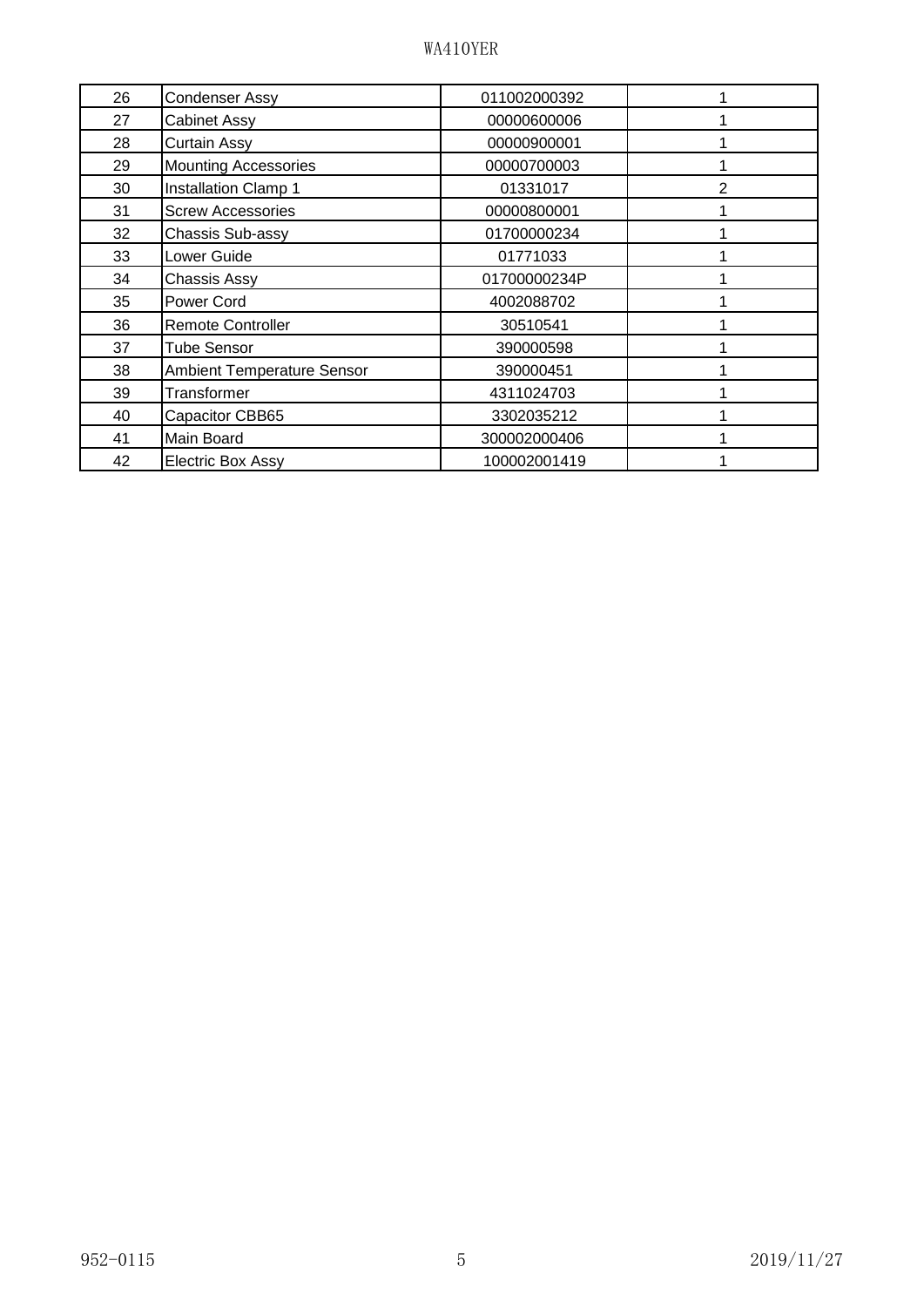#### **Exploded View - 421-0103**



| No.             | <b>Description</b>                      | Quantity | Part No.     |
|-----------------|-----------------------------------------|----------|--------------|
| $\mathbf{1}$    | <b>Front Panel Assy</b>                 | 1        | 00800600010  |
| $\overline{2}$  | <b>Air Intake Panel</b>                 | 1        | 20006400104  |
| $\overline{3}$  | Filter Sub-Assy                         | 1        | 11121047     |
|                 | <b>Front Case</b>                       | 1        | 20000200028  |
| $\frac{4}{7}$   | Air Louver 2                            | 4        | 105111622    |
|                 | <b>Swing Lever</b>                      | 1        | 20003500026  |
|                 | Air Louver 1                            | 1        | 105111612    |
| ္ တ             | Membrane                                | 1        | 63061332     |
|                 | <b>LCD Cover</b>                        | 1        | 2012107101   |
| 10              | <b>Display Board</b>                    | 1        | 300001000104 |
| 11              | <b>Evaporator Assy</b>                  | 1        | 011001000509 |
| 12              | Foam (Water Tray)                       | 1        | 120001000013 |
| 13              | Capillary Sub-assy                      | 1        | 030006000543 |
| 14              | <b>Compressor Gasket</b>                | 3        | 76710250     |
| 15              | <b>Compressor and Fittings</b>          | 1        | 009001000147 |
| 16              | <b>Inhalation Tube</b>                  | 1        | 035006000685 |
| 17              | Compressor Overload Protector(Internal) | 1        | 009006000004 |
| 18              | Discharge Tube                          | 1        | 035008000766 |
| 19              | Foam(Propeller Housing)                 | 1        | 120008000018 |
| 20              | Foam(Propeller Housing Cover)           | 1        | 120000000067 |
| 21              | Centrifugal Fan                         | 1        | 103003000013 |
| 22              | Rear Clapboard                          | 1        | 200030000004 |
| 23              | Fan Motor                               | 1        | 1501105007   |
| $\overline{24}$ | Axial Flow Fan                          | 1        | 10331368     |
| 25              | Motor Support Sub-Assy                  | 1        | 017012000103 |
| 26              | <b>Condenser Assy</b>                   | 1        | 01100200681  |
|                 | <b>Cabinet Assy</b>                     | 1        | 00000600006  |
| $\frac{27}{28}$ | <b>Curtain Assy</b>                     | 1        | 00000900001  |
| 29              | <b>Mounting Accessories</b>             | 1        | 00000700003  |
| 30              | <b>Installation Clamp 1</b>             | 2        | 01331017     |
| 31              | <b>Screw Accessories</b>                | 1        | 00000800001  |
| 32              | Chassis Sub-assy                        | 1        | 01700000234P |
| 33              | Lower Guide                             | 1        | 01771033     |
| 34              | Chassis Assy                            | 0        | none         |
| $\overline{35}$ | Pwer cord (LCDI)                        | 1        | 4002088703   |
| 36              | <b>Remote Controller</b>                | 1        | 30510541     |
| 37              | <b>Temperature Sensor</b>               | 1        | 390000598    |
| 38              | <b>Temperature Sensor</b>               | 1        | 390000451    |
| 39              | Transformer                             | 1        | 4311024703   |
| 40              | Capacitor CBB65                         | 1        | 3302035213   |
| 41              | Main Board                              | 1        | 300002000406 |
| 42              | <b>Electric Box Assy</b>                | 1        | 100002001418 |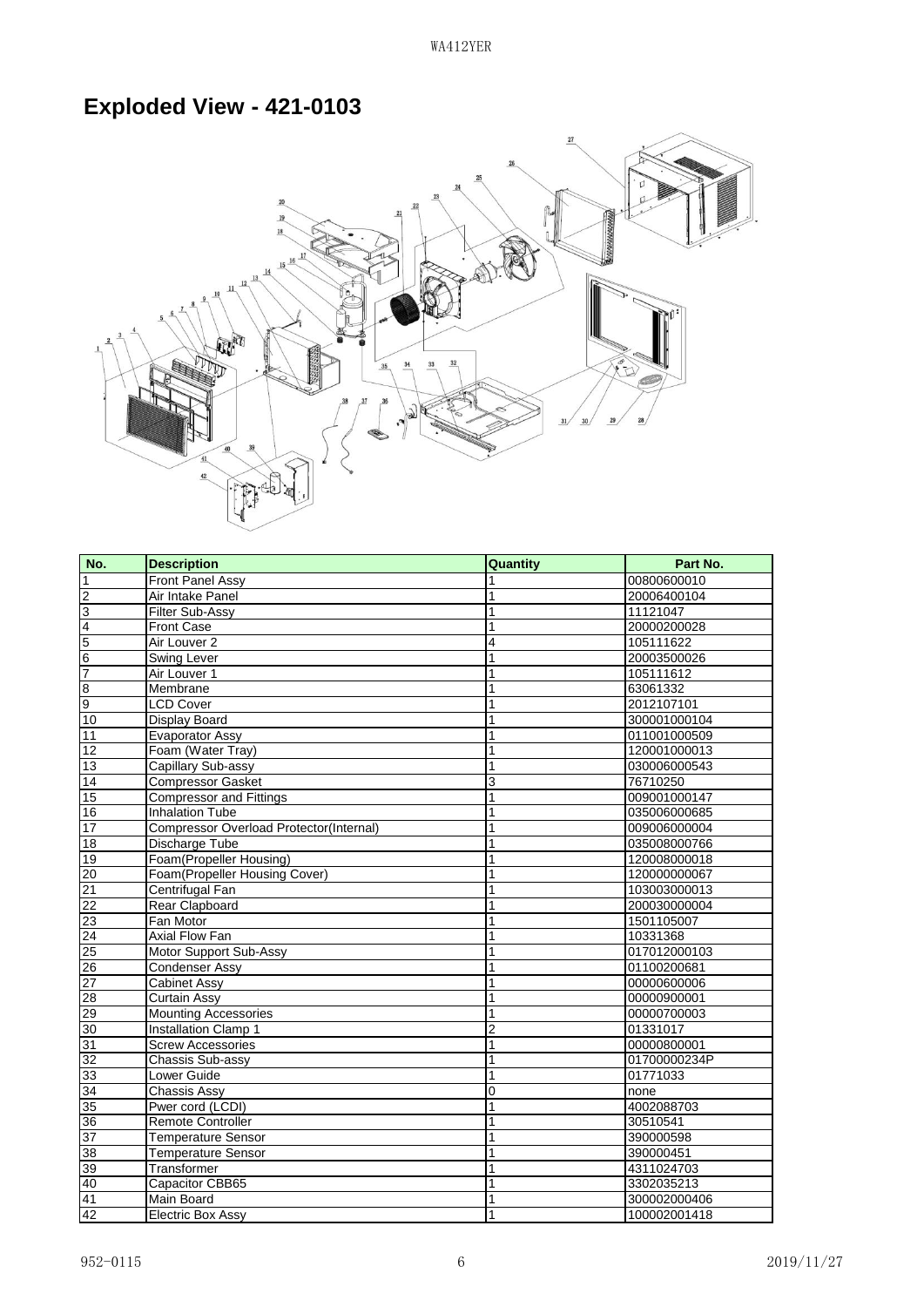## **Exploded View - 421-0104**



| No.                                                   | <b>Description</b>                | Quantity | Part No.       |
|-------------------------------------------------------|-----------------------------------|----------|----------------|
| $\vert$ 1                                             | <b>Front Panel Assy</b>           |          | 20001470       |
| $\overline{2}$                                        | Air Intake Panel                  |          | 20001467       |
| $\overline{3}$                                        | Filter Sub-Assy                   | 1        | 11121208       |
| $\overline{4}$                                        | Front Case                        |          | 20001465       |
| $\overline{5}$                                        | Air Guide Frame                   | 1        | 26111015       |
| $6\overline{6}$                                       | Air Louver 2                      | 4        | 105111622      |
| 7                                                     | Guide Blade Lever                 | 1        | 10581019       |
| $\frac{8}{9}$                                         | Air Louver 1                      | 1        | 105111612      |
|                                                       | Pcb Box Sub-assy                  |          | 01401349       |
| 10                                                    | Remote Control Cover              |          | 20121165       |
| 11                                                    | Display Board                     |          | 30562036       |
| 12                                                    | <b>Evaporator Assy</b>            | 1        | 0100119801     |
| 13                                                    | Foam(Air Outlet)                  | 1        | 12000000148    |
| 14                                                    | Capillary Sub-assy                | 1        | 030006000383   |
| 15                                                    | <b>Compressor and Fittings</b>    |          | 009001000131   |
| 16                                                    | <b>Compressor Gasket</b>          | 3        | 009012000022   |
| 17                                                    | <b>Inhalation Tube Sub-assy</b>   | 1        | 030010000069   |
| 18                                                    | Discharge Tube                    | 1        | 035008000846   |
| 19                                                    | Centrifugal Fan                   | 1        | 10311210       |
| 20                                                    | <b>Propeller Housing Sub-assy</b> | 0        | none           |
| $\frac{21}{22}$<br>$\frac{22}{24}$<br>$\frac{23}{25}$ | <b>Front Clapboard Sub-Assy</b>   |          | 01231113       |
|                                                       | <b>Top Cover</b>                  | 1        | 20005000001    |
|                                                       | Rear Clapboard                    | 1        | 20051031       |
|                                                       | Top Cover (Rear)                  | 0        | none           |
|                                                       | Fan Motor                         | 1        | 1501106601     |
| $\frac{26}{27}$                                       | Axial Flow Fan                    |          | 10331016       |
|                                                       | Condenser Assy                    | 1        | 01100200674    |
| $\frac{28}{29}$                                       | <b>Cabinet Assy</b>               | 1        | 00000600005    |
|                                                       | Foam (Water Tray)                 |          | 52011729       |
| 30                                                    | Chassis Sub-assy                  |          | 0170000022001P |